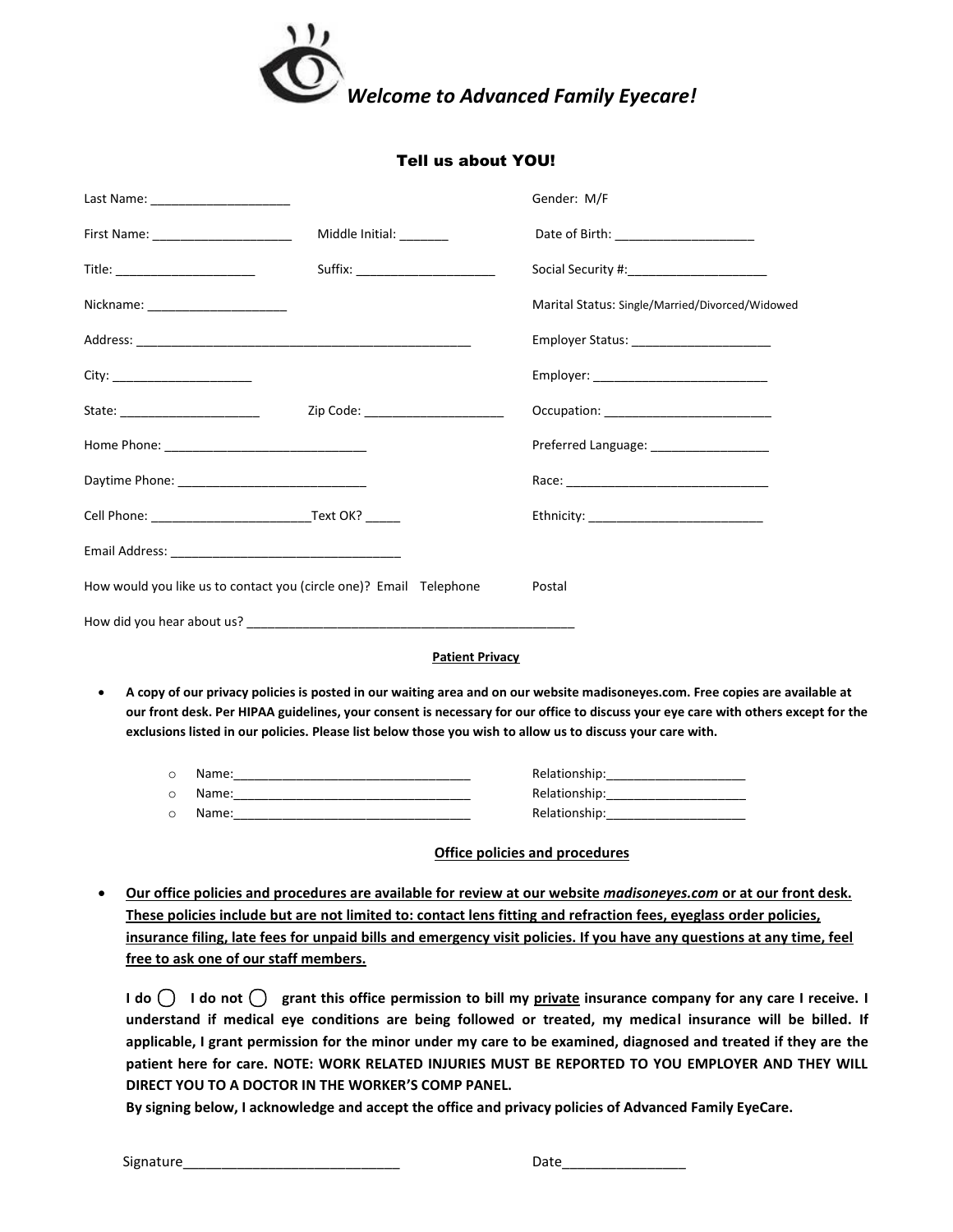

# Patient Questionnaire

| 4. Health history (Circle all that apply):<br>a. Diabetes<br>b. High Blood pressure<br>c. High cholesterol<br>d. Cancer<br>e. Autoimmune disease (Lupus, Sjogren's, etc) |  |
|--------------------------------------------------------------------------------------------------------------------------------------------------------------------------|--|
| 5. Current medications:                                                                                                                                                  |  |
| 6. Medication allergies                                                                                                                                                  |  |

7. Do you smoke? **Y/N** Drink Alcohol? **Y/N** Take Narcotics? **Y/N**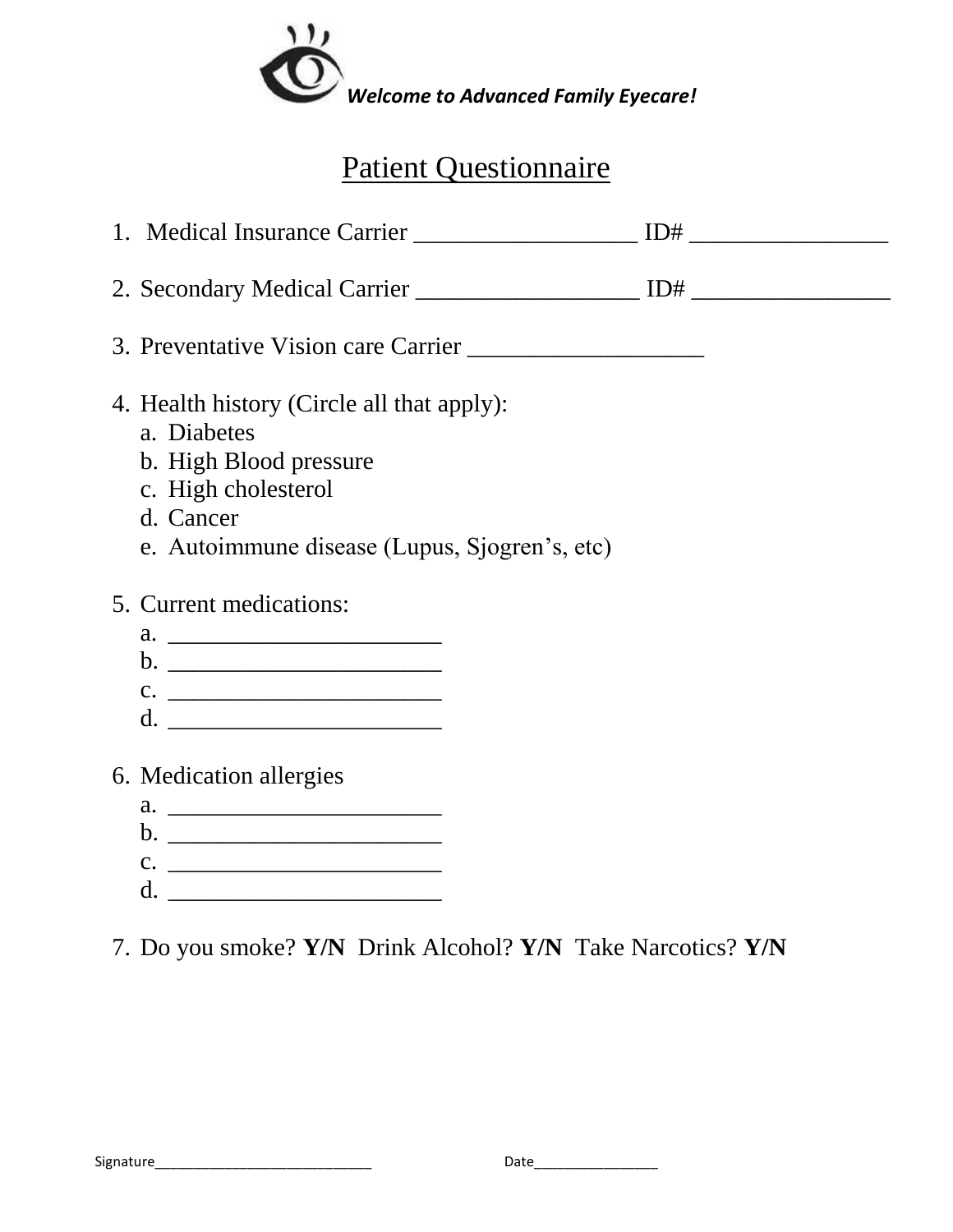

## **Medical insurance versus Preventative Vision Benefits:**

Optometrists care for both "routine eye care" and medical eye care. If you have coverage for both, we will bill according to your complaint, diagnosis and previous orders from Dr. Tennant and any past eye doctors you may have seen.

Preventative vision benefits cover diagnosis and treatment of BLURRED VISION COMPLAINTS caused by nearsightedness, farsightedness, reading focus problems, etc. Such conditions can be treated fully and simply with glasses and/or contact lenses. Included in a preventative eye exam is an eye health assessment. Such an assessment is performed on a healthy eye to detect eye disease early in its progression. Whenever an eye disease is detected and needs to be treated or followed, preventative eye exams are no longer appropriate in the care of your eyes and your medical benefits will be used.

Medical benefits pay for eye exams when your complaint and diagnosis (present or past) involves a medical condition. A **partial** list of such conditions/complaints includes: diabetic eye exams, medically significant cataracts, pink eye, the monitoring of high-risk medication side effects on the eye (Tamoxifen and Plaquenil), glaucoma, the suspicion of glaucoma, sudden vision loss, flashes and floaters before your vision, foreign body in the eye, etc. **In these cases, your eye exam will be billed through your medical insurance.** 

If you have any questions about this, please have a discussion with the staff or Dr. Tennant before your exam.

I have read and understand the preceding statement. I give permission for Dr. Tennant and the staff of Advanced Family EyeCare to bill out my exam consistent with this form.

Signature\_\_\_\_\_\_\_\_\_\_\_\_\_\_\_\_\_\_\_\_\_\_\_\_\_\_\_\_ Date\_\_\_\_\_\_\_\_\_\_\_\_\_\_\_\_